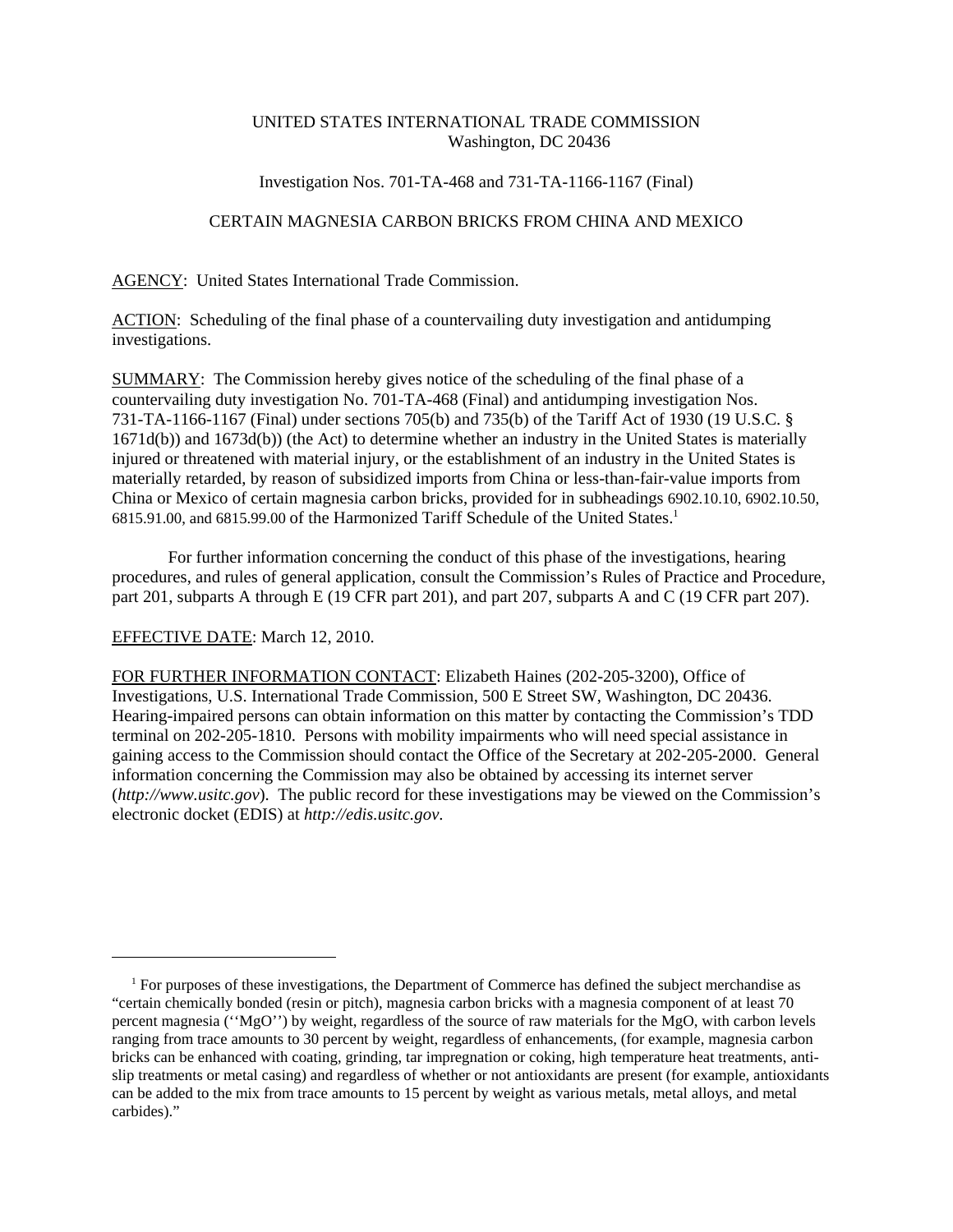#### SUPPLEMENTARY INFORMATION:

Background.--The final phase of these investigations is being scheduled as a result of a negative preliminary determination by the Department of Commerce that certain benefits which constitute subsidies within the meaning of section 703 of the Act (19 U.S.C. § 1671b) are being provided to manufacturers, producers, or exporters in China of certain magnesia carbon bricks, and affirmative preliminary determinations that imports of certain magnesia carbon bricks from China and Mexico are being sold in the United States at less than fair value within the meaning of section 733 of the Act (19 U.S.C. § 1673b). The investigations were requested in a petition filed on July 29, 2009, by Resco Products Inc., Pittsburgh, PA.

Participation in the investigations and public service list.--Persons, including industrial users of the subject merchandise and, if the merchandise is sold at the retail level, representative consumer organizations, wishing to participate in the final phase of these investigations as parties must file an entry of appearance with the Secretary to the Commission, as provided in section 201.11 of the Commission's rules, no later than 21 days prior to the hearing date specified in this notice. A party that filed a notice of appearance during the preliminary phase of the investigations need not file an additional notice of appearance during this final phase. The Secretary will maintain a public service list containing the names and addresses of all persons, or their representatives, who are parties to the investigations.

Limited disclosure of business proprietary information (BPI) under an administrative protective order (APO) and BPI service list.--Pursuant to section 207.7(a) of the Commission's rules, the Secretary will make BPI gathered in the final phase of these investigations available to authorized applicants under the APO issued in the investigations, provided that the application is made no later than 21 days prior to the hearing date specified in this notice. Authorized applicants must represent interested parties, as defined by 19 U.S.C. § 1677(9), who are parties to the investigations. A party granted access to BPI in the preliminary phase of the investigations need not reapply for such access. A separate service list will be maintained by the Secretary for those parties authorized to receive BPI under the APO.

Staff report.--The prehearing staff report in the final phase of these investigations will be placed in the nonpublic record on July 13, 2010, and a public version will be issued thereafter, pursuant to section 207.22 of the Commission's rules.

Hearing.--The Commission will hold a hearing in connection with the final phase of these investigations beginning at 9:30 a.m. on July 27, 2010, at the U.S. International Trade Commission Building. Requests to appear at the hearing should be filed in writing with the Secretary to the Commission on or before July 19, 2010. A nonparty who has testimony that may aid the Commission's deliberations may request permission to present a short statement at the hearing. All parties and nonparties desiring to appear at the hearing and make oral presentations should attend a prehearing conference to be held at 9:30 a.m. on July 22, 2010, at the U.S. International Trade Commission Building. Oral testimony and written materials to be submitted at the public hearing are governed by sections 201.6(b)(2), 201.13(f), and 207.24 of the Commission's rules. Parties must submit any request to present a portion of their hearing testimony in camera no later than 7 business days prior to the date of the hearing.

Written submissions.--Each party who is an interested party shall submit a prehearing brief to the Commission. Prehearing briefs must conform with the provisions of section 207.23 of the Commission's rules; the deadline for filing is July 20, 2010. Parties may also file written testimony in connection with their presentation at the hearing, as provided in section 207.24 of the Commission's rules, and